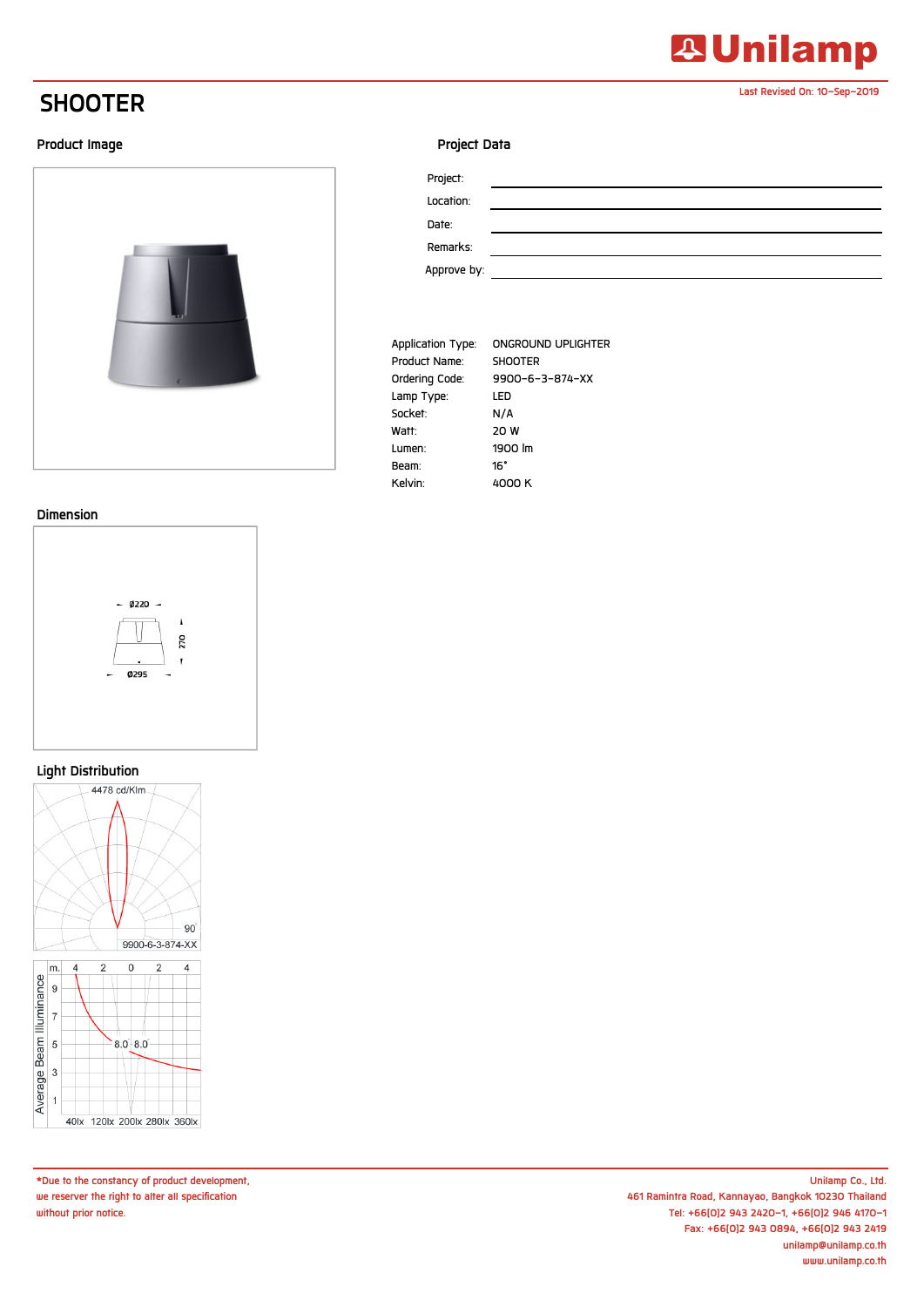# **A Unilamp**

**Last Revised On: 10-Sep-2019**

## **SHOOTER**

### **Specification**

| <b>IEC Standard</b>       | IEC 60598-1 General Requirement                                                                                                         |                                                      |  |
|---------------------------|-----------------------------------------------------------------------------------------------------------------------------------------|------------------------------------------------------|--|
|                           | IEC 60598-2-1 Fixed Luminaires                                                                                                          |                                                      |  |
| Protection                | IP67 Class I                                                                                                                            |                                                      |  |
| <b>IK Rating</b>          | Protection against mechanical impact IK10 on body and IK07 on optical part.                                                             |                                                      |  |
| Luminaires Body Housing   | High-pressure Die Cast Aluminium alloy body and components.                                                                             |                                                      |  |
| Coating Process           | Nano Ceramic surface conversion, resistant to corrosive environment. Luminiare primarily coated with epoxy resin and top coated with UV |                                                      |  |
|                           | stabilized polyester powder and cured in digital temperature controlled chamber at 200°C.                                               |                                                      |  |
| <b>Diffuser</b>           | Impact resistant safety tempered glass cover. Able to withstand the temperature up to 250°C.                                            |                                                      |  |
| Reflector                 | High performance anodized spun aluminium reflector.                                                                                     |                                                      |  |
| Adjustable Optic          | N/A                                                                                                                                     |                                                      |  |
| Gasket                    | Post-cured treated silicone gasket. Temperature and weather resistant. Working temperature -40°C to +200°C.                             |                                                      |  |
| External screws           | External screws are in stainless steel with protection grease.                                                                          |                                                      |  |
| Cable Entry               | Cable entry protected by M2O cable gland. To be used with HO5RN-F/HO7RN-F cable with 7-13mm. diameter.                                  |                                                      |  |
| <b>LED</b>                | High quality AC LED module. Conform to safety standard and electromagnetic compatibility standard.                                      |                                                      |  |
|                           | The whole systems tested to be operated under maximum ambient environment up to $+40^{\circ}$ C.                                        |                                                      |  |
| Internal wire             | Tinned copper conductor with silicone insulated internal wire. IMQ approved. Working temperature -40°C to +180°C.                       |                                                      |  |
| Terminal Block/ Connector | Terminal block in GFR PA6.6 for cable with cross section up to 2.5 sgmm. VDE approved.                                                  |                                                      |  |
|                           | Class1 luminaire provided with the earth connection.                                                                                    |                                                      |  |
| Pre-wired cable           | Pre-wired with 3x1.0 sgmm. HO7RN-F neoprene cable. IMQ approved.                                                                        |                                                      |  |
| Caution                   | Installation work has to be carried on according to the enclosed installation manual.                                                   |                                                      |  |
| Color                     | Black                                                                                                                                   | [replace the last 2 digits of ordering code with O1] |  |
|                           | Graphite                                                                                                                                | [replace the last 2 digits of ordering code with O2] |  |
|                           | Dark Gray                                                                                                                               | [replace the last 2 digits of ordering code with 03] |  |
|                           | Aluminium Silver                                                                                                                        | [replace the last 2 digits of ordering code with 04] |  |
|                           | White                                                                                                                                   | [replace the last 2 digits of ordering code with 06] |  |